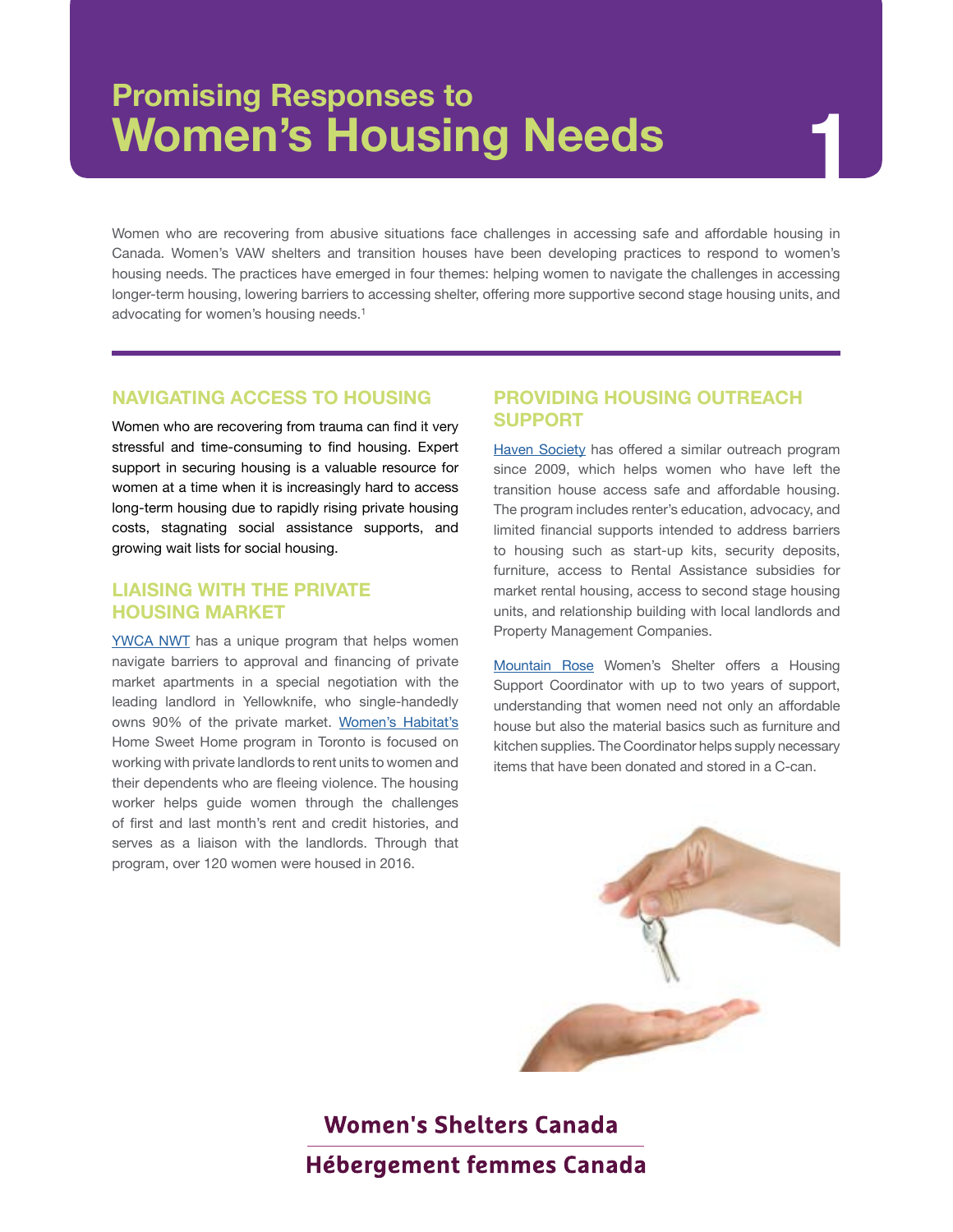## **Promising Responses to Women's Housing Needs 2**



**LOWERING BARRIERS TO ACCESSING VAW SHELTERS AND TRANSITION HOUSES**

Low-barrier and trauma-informed housing is an important trend in the VAW sector which can apply to any stage of shelter and any shelter programming. A low-barrier approach recognizes the negative safety impact of turning away a woman and her children if she is under the influence of substances. Shelters and transition houses that implement low-barrier approach use a nonjudgmental, trauma-informed lens, and design practices in ways that foster a sense of safety for women.

#### **MINIMIZING RESTRICTIONS AND HURDLES IN SHELTERS**

For example, [Odyssey House](http://www.odysseyhouse.ca) in Alberta now offers a centralized intake, which minimizes the number of times a woman needs to tell her story of abuse. The Client Care Manager becomes a single trusted point of contact who liaises with other service providers on her behalf. [Juniper House](http://www.juniperhouse.ca) in Nova Scotia is designing their new second stage shelter so that the physical space increases safety and can facilitate minimal rules and restrictions on women.

#### **PET-FRIENDLY SHELTER DESIGN**

Pet sheltering is another element of barrier reduction highlighted by [Elizabeth Fry Society](http://www.pgefry.bc.ca) in BC. Their 15-year program was inspired by research showing that women in abusive relationships choose to stay to protect their pets rather than leaving their pets behind in abusive households. Pets can also play an important role in stress management and mental health. Elizabeth Fry has pet specific rooms, mobile kennels, aquariums, cat carriers, etc., along with outside kennels and runs for larger animals. Two pet-free rooms and allergy-resistant surfaces keep the shelter comfortable for people with sensitivities to animals.

Women's Shelters Canada

**Hébergement femmes Canada**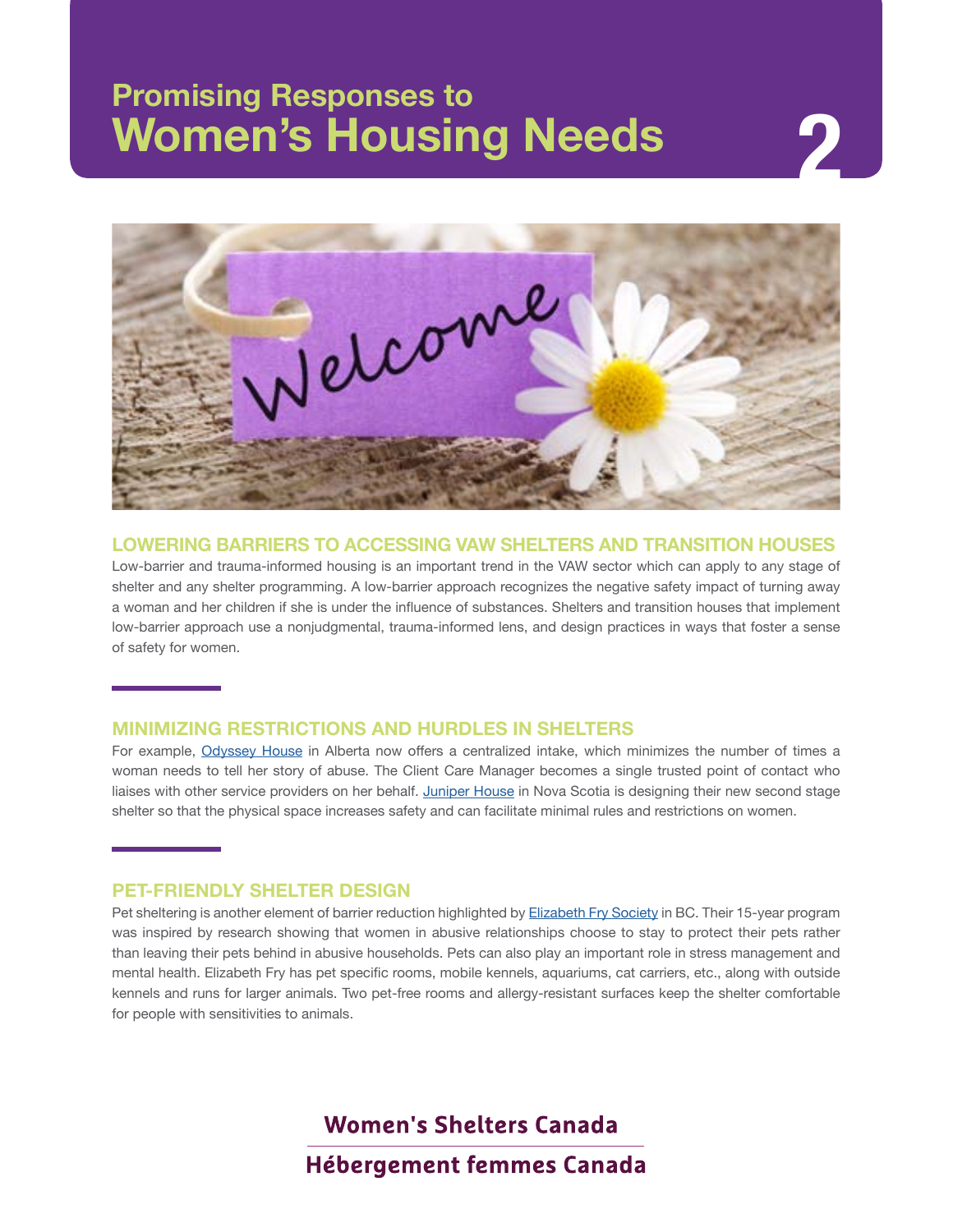#### **INCREASING THE BENEFITS OF SECOND STAGE SHELTERS**

Second stage shelters meet urgent medium-term housing needs for women who are leaving first stage shelters and transition houses. However, there is a shortage of both units and operational funding for second stage units. Two promising practice themes worth sharing are increasing second stage units and integrating supportive services across first and second stages.

#### **INTEGRATING SUPPORTIVE SERVICES ACROSS HOUSING STAGES**

Maison Flora Tristan is the only shelter in Quebec to offer first and second stage shelter under one roof. Over a year ago, they decided to focus on better integrating supportive services between the two stages. [Maison Flora Tristan](http://www.maisonfloratristan.com) now offers a complete continuum of services for women who are victims of intimate partner violence, whether they are accessing emergency or second stage shelter or non-residential support. Since implementing these changes, they have documented greater team cohesion, more mutual assistance between first and second stage residents, and smoother transitions to autonomy for the women they support.

Similarly, [Odyssey House](http://www.odysseyhouse.ca) in Alberta offers a form of integration through a centralized client care manager. When the second stage shelter first opened over a year ago, women worked with a program manager, an outreach worker, and a family support worker; this was not effective as women found it challenging to constantly re-tell their stories to new faces. The central intake process was introduced in 2016 as a more trauma-informed approach. The client care manager helps build a relationship of trust with each woman and ensures flexible service delivery, referrals, and recommendations to women staying in both second and first-stage shelters.

#### **BUILDING MORE SECOND STAGE HOUSING SPACE**

Shelters considering creating new second-stage units may wish to connect with other organizations who have undertaken similar projects, and may also refer to the [Building Dignity](http://buildingdignity.wscadv.org) website on physical design for VAW shelter buildings.

[Juniper House](http://www.juniperhouse.ca) has been collaborating with public housing in Nova Scotia, but as vacancy rates decrease, there is a need for another model for longer-term supportive housing. They are currently planning a new lower-barrier second stage shelter that will accommodate women with complex needs, providing Housing First programming as well as a hub model of service.

[Nova House](http://www.novahouse.ca) recently opened the first joint emergency/ second stage shelter in Manitoba, which is also the first rural second stage shelter, in a LEED certified building. Upon completion, the ownership of building title was handed over to Manitoba Housing, which was a cofunder of the build and which owns and manages all women's shelter buildings in Manitoba.

[Willow House](http://www.willowhousenl.com) in Newfoundland bought existing units and turned them into second stage housing to meet the complex needs of clients from their first stage shelter. Residents may stay in the second stage unit for up to one year. They are also building a new first-stage building.

## Women's Shelters Canada **Hébergement femmes Canada**